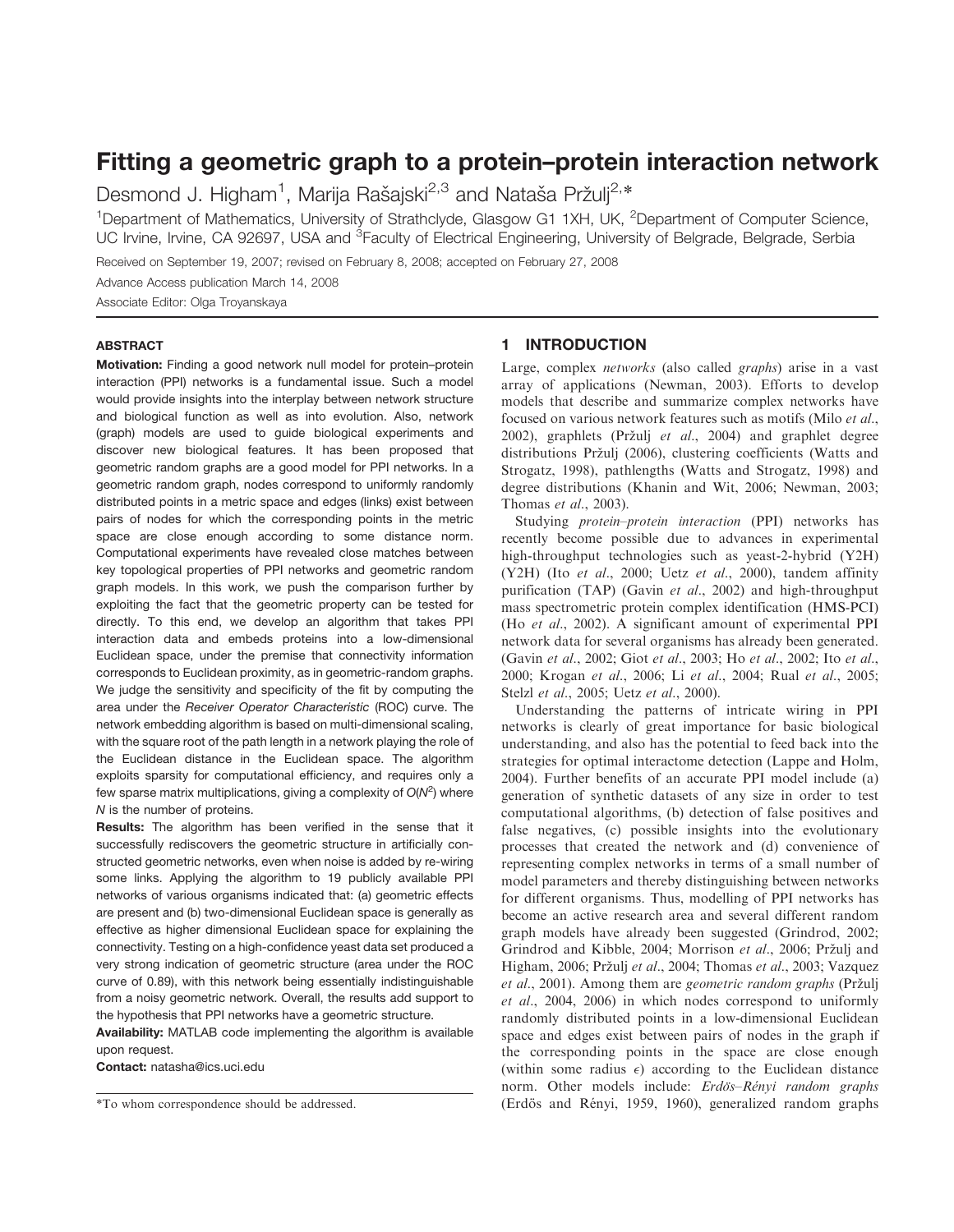(Bender and Canfield, 1978), small-world (Watts and Strogatz, 1998), scale-free (Barabási and Albert, 1999; Simon, 1955) and stickiness (Pržuli and Higham, 2006) networks.

Our research focuses on geometric random graphs. The key observation that drives our work is that, in contrast with other putative PPI models, the geometric structure can be examined constructively. To test whether a given PPI network has a geometric structure, rather than measuring local and global statistics of the PPI network and comparing these with local and global statistics of random geometric graphs, a more direct question can be addressed:

Can we represent the given PPI network as a geometric graph by embedding the proteins in  $\mathbb{R}^2$ ,  $\mathbb{R}^3$  or  $\mathbb{R}^4$  and finding an  $\epsilon$  such that proteins are connected if and only if they are  $\epsilon$ -close?

There are two main themes to this work. The first theme is designing and testing an algorithm to discover whether a network has an underlying geometric structure. This theme is dealt with in Sections 2–4. The second theme, covered in Section 5, is to use this tool to study PPI networks.

We remark that the reverse engineering problem considered here is related to the general, but less well-defined, tasks of ordering and clustering (Grindrod, 2002; Grindrod and Kibble, 2004; Titz et al., 2004). Spectral (eigenvalue/eigenvector-based) algorithms have proved successful for ordering and clustering (Grindrod and Kibble, 2004; Higham, 2003), and this provides motivation for a spectral algorithm to address the geometric embedding issue.

#### 2 THEORETICAL BASIS

As in previous studies (Pržulj, 2006; Pržulj et al., 2004), we focus on non-periodic, uniform, Euclidean geometric random graphs in  $\mathbb{R}^2$ ,  $\mathbb{R}^3$  and  $\mathbb{R}^4$ . These are defined as follows [see Penrose (2003) for further details about geometric random graphs and their properties]. In the two-dimensional (2D) case, to create a network (an undirected, unweighted graph) with  $N$ nodes we place a set of N points,  $\{x^{[i]}\}_{i=1}^N$ , uniformly in the unit square; that is, each  $x^{[i]} \in \mathbb{R}^2$  has its two components drawn independently from the uniform (0,1) distribution, and all points are generated independently. Then, for each pair of points  $(x^{[i]}, x^{[j]})$ , we create an edge between nodes *i* and *j* of the geometric random graph if and only if  $|x^{[i]} - x^{[j]}|_2 \le \epsilon$ , where  $|\cdot|_2$ denotes Euclidean distance and  $\epsilon > 0$  is a parameter. In other words, nodes  $i$  and  $j$  are linked if and only if points  $i$  and  $j$  are within Euclidean distance  $\epsilon$ . The process is illustrated in the upper left picture of Figure 1. The three-dimensional (3D) and four-dimensional (4D) cases are defined analogously, by placing points in  $\mathbb{R}^3$  and  $\mathbb{R}^4$ .

Our algorithm makes use of ideas from multi-dimensional scaling (MDS). We summarize here the necessary details, referring the reader to (Cox and Cox, 1994) for further information and historical references, and (Kaski et al., 2003; Taguchi and Oono, 2004) for examples where MDS has been used in bioinformatics.



Fig. 1. Upper left: a geometric random graph with  $N = 100$  and  $\epsilon = 0.25$ . Upper right: node placement produced by the algorithm. Lower left: spurious edges introduced (using  $\epsilon = 0.25$ ). Lower right: missing edges (using  $\varepsilon = 0.25$ ).

Suppose that, for a set of  $N$  objects, we are given the *pairwise* Euclidean distances  $d_{ij}$  between all pairs, and we are asked to find a set of N vectors  $\{x^{[i]}\}_{i=1}^N$  in  $\mathbb{R}^m$  such that

$$
\|x^{[i]} - x^{[j]}\|_2 = d_{ij}, \quad \text{for all } i, j. \tag{1}
$$

In other words, our task is to find locations in  $\mathbb{R}^m$  for the objects so that the pairwise distances are respected. Finding the smallest dimension  $m$  for which a solution is possible may be regarded as part of the problem. In our context, we will think of the dimension as being fixed at 2, 3 or 4, and we will be seeking N locations  $\{x^{[i]}\}_{i=1}^N$  for which the constraints (1) are well approximated in a sense that will be made precise.

Given data  $\{d_{ii}\}\$  that respects the triangle inequality, *double* centering produces the symmetric, positive semi-definite matrix  $A \in \mathbb{R}^{N \times N}$  defined by

$$
a_{ij} = -\frac{1}{2} \left( d_{ij}^2 - \frac{1}{n} \sum_{k=1}^n d_{ik}^2 - \frac{1}{n} \sum_{k=1}^n d_{kj}^2 + \frac{1}{n^2} \sum_{k=1}^n \sum_{l=1}^n d_{kl}^2 \right). \tag{2}
$$

Letting  $X \in \mathbb{R}^{m \times N}$  be the matrix whose *j*th column is  $x^{[j]}$ , it may then be shown that

$$
X^T X = A \implies \|x^{[i]} - x^{[j]}\|_2 = d_{ij}, \text{ for all } i, j. \tag{3}
$$

Now A has the real Schur decomposition (Golub and Van Loan, 1996)  $A = U^T \Sigma U$ , where  $U \in \mathbb{R}^{N \times N}$  is orthogonal (its rows are eigenvectors of A) and  $\Sigma = diag(\sigma_i)$  is diagonal with diagonal entries ordered high-to-low (these are the eigenvalues of A). We then see that a solution X in (3) may be computed as

$$
X = \Sigma^{\frac{1}{2}} U. \tag{4}
$$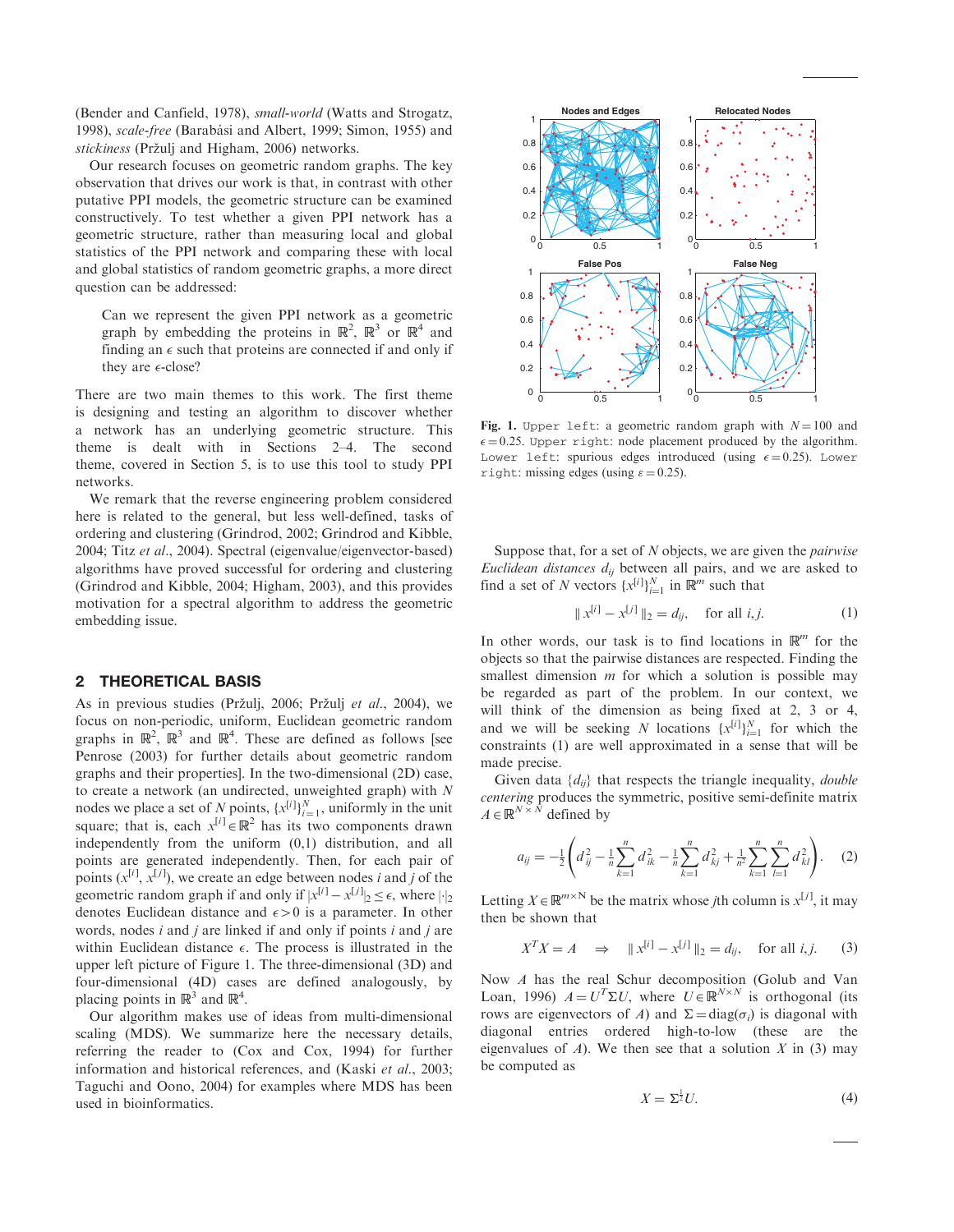To find an 'optimal' approximation such that  $x^{[i]} \in \mathbb{R}^r$ , we may truncate (4) using only the  $r$  most positive eigenvalues, so that

$$
\widehat{X} = \begin{bmatrix}\n\sqrt{\sigma_1} u^{[1]}^T & \cdots & \cdots \\
\vdots & & & \\
\sqrt{\sigma_r} u^{[r]}^T & \cdots & \cdots\n\end{bmatrix},
$$
\n(5)

where  $u^{[k]} \in \mathbb{R}^N$  is the kth row of U. This is optimal in the sense that  $\widehat{X}$  is the closest rank-r matrix to X, in any orthogonally invariant norm (Golub and Van Loan, 1996).

# 3 INITIAL ALGORITHM

In this section, we outline the main ideas behind the algorithm and show how we propose to evaluate its accuracy. Our task is to embed proteins into  $\mathbb{R}^2$ ,  $\mathbb{R}^3$  or  $\mathbb{R}^4$  given the PPI network. Rather than Euclidean distances, we have only  $\{0,1\}$  connectivity information. For this reason, we will use a function of the pathlength in lieu of Euclidean distance. By construction, if nodes A and B in a geometric graph are connected (pathlength one), then their Euclidean distance is between zero and  $\epsilon$ . Similarly, a pathlength of two indicates that an intermediate node,  $C$ , is  $\epsilon$ -close to both A and B, with the Euclidean distance between A and B lying somewhere between  $\epsilon$  and  $2\epsilon$ . In the absence of exact distance information we will adopt the heuristic that a 'typical' configuration has a right angle for the angle ABC, and assume that a typical length-two path corresponds to a distance of  $\sqrt{2}\epsilon$ . The square root can also be regarded as an attempt to compromise between the opposing factors where (1) one of the distances A-to-C or C-to-B is much less than  $\epsilon$  and (2) the nodes A, B and C are co-linear. More generally, we will use the square root of the graph pathlength in lieu of Euclidean distance, so that  $d_{ij}$  in (1) is taken to be  $\sqrt{\text{path}_{ij}}$ , where path<sub>ij</sub> denotes the pathlength between nodes  $i$  and  $j$ . In practice, we tried several alternative monotonically increasing functions of path<sub>ij</sub> and found that the resulting algorithm was insensitive to this detail.

A minor issue is the natural scale-invariance of the problem—re-scaling  $\epsilon$  and the distances  $d_{ij}$  does not change the network. Because the traditional geometric model assumes that all points lie in the unit disk/cube, we will normalize the coordinate vectors in (5) so that

$$
\sqrt{\sigma_k} u_j^{[k]} \mapsto \frac{\sqrt{\sigma_k} u_j^{[k]} - \min_i \left( \sqrt{\sigma_k} u_i^{[k]} \right)}{\max_i \left( \sqrt{\sigma_k} u_i^{[k]} \right) - \min_i \left( \sqrt{\sigma_k} u_i^{[k]} \right)}.
$$
(6)

We now illustrate these ideas on data arising from a small geometric graph in  $\mathbb{R}^2$  for which the results can be easily visualized. Here we took  $N = 100$  nodes with coordinates drawn independently from the uniform (0, 1) distribution and joined nodes that were within Euclidean distance  $\epsilon = 0.25$ . The resulting graph is shown in the upper left picture of Figure 1. The six most positive eigenvalues of A in (2), using  $\sqrt{\text{path}_{ij}}$  for  $d_{ij}$ , were found to be 39.9, 31.3, 8.7, 7.4, 6.1 and 4.0. If we had used exact Euclidean distance information then, since we started with a geometric graph in  $\mathbb{R}^2$ , it would be possible to embed exactly in  $\mathbb{R}^2$ , so that only the first two eigenvalues



Fig. 2. ROC curves displaying sensitivity and specificity. Upper curve, marked Geometric/MDS, arises from our MDS-based algorithm on a geometric network. Lower curve, marked Geometric/Coin Flip, arises when interactions are predicted at random for the geometric network. Middle curve, marked Erdos/MDS, arises when our MDSbased algorithm is applied to an Erdös-Rényi random graph.

would be non-zero. In using pathlength to approximate Euclidean distance, we have lost this property, but it is reassuring that the first two eigenvalues remain strongly dominant. The 2D embedding from the algorithm is shown in the upper right, and the lower pictures display the false positives and false negatives arising when a geometric graph with radius  $\epsilon = 0.25$  is formed.

To measure the ability of the algorithm to recover the original network, we present a receiver operator characteristic (ROC) curve (Bradley, 1997; Tape, 2000) in Figure 2, marked Geometric/MDS. Here, we increased  $\epsilon$  from 0 to  $\sqrt{2}$  in small increments, and for each  $\epsilon$  we generated the geometric graph arising from the MDS node placement as in the upper right picture of Figure 1. The horizontal axis is then defined as 1 – specificity, that is,  $1 - TN/(TN + FP)$ , and the vertical axis is defined as sensitivity, that is  $TP/(TP + FN)$ . Here TN denotes the number of true negatives that is, the number of distinct pairs  $i$  and  $j$  for which there is no edge in the reverse engineered graph and there is no edge in the original graph. Similarly, TP, FP and FN denote the number of true positives, false positives and false negatives, respectively. With  $\epsilon = 0$ , we place no edges in the network, and hence we have perfect specificity,  $1 - TN$ /  $(TN + FP) = 0$ , but the worst possible sensitivity, TP/  $(TP + FN) = 0$ . The other extreme  $\epsilon = \sqrt{2}$  connects all nodes, giving the worst possible specificity,  $1 - TN/(TN + FP) = 1$ , but perfect sensitivity,  $TP/(TP + FN) = 1$ . Increasing  $\epsilon$  always improves sensitivity at the expense of specificity. Good performance corresponds to having a curve that rises rapidly, containing points close to  $x = 0$ ,  $y = 1$ , and the area under the curve (AUC) is a widely-used measure of quality (Bradley, 1997; Tape, 2000). In Figure 2 we have an AUC of 0.988 for MDS curve.

For comparison, we have added two more ROC curves in Figure 2. First, for the same network, we show the effect of 'randomly guessing' links. Here, we take a biased coin that lands heads with probability  $p$ . For each pair of nodes we flip the coin and predict a link if the coin lands heads. As  $p$  is varied this leads to the ROC curve labelled Geometric/Coin Flip, which has an AUC of 0.47. Next, we generated a network with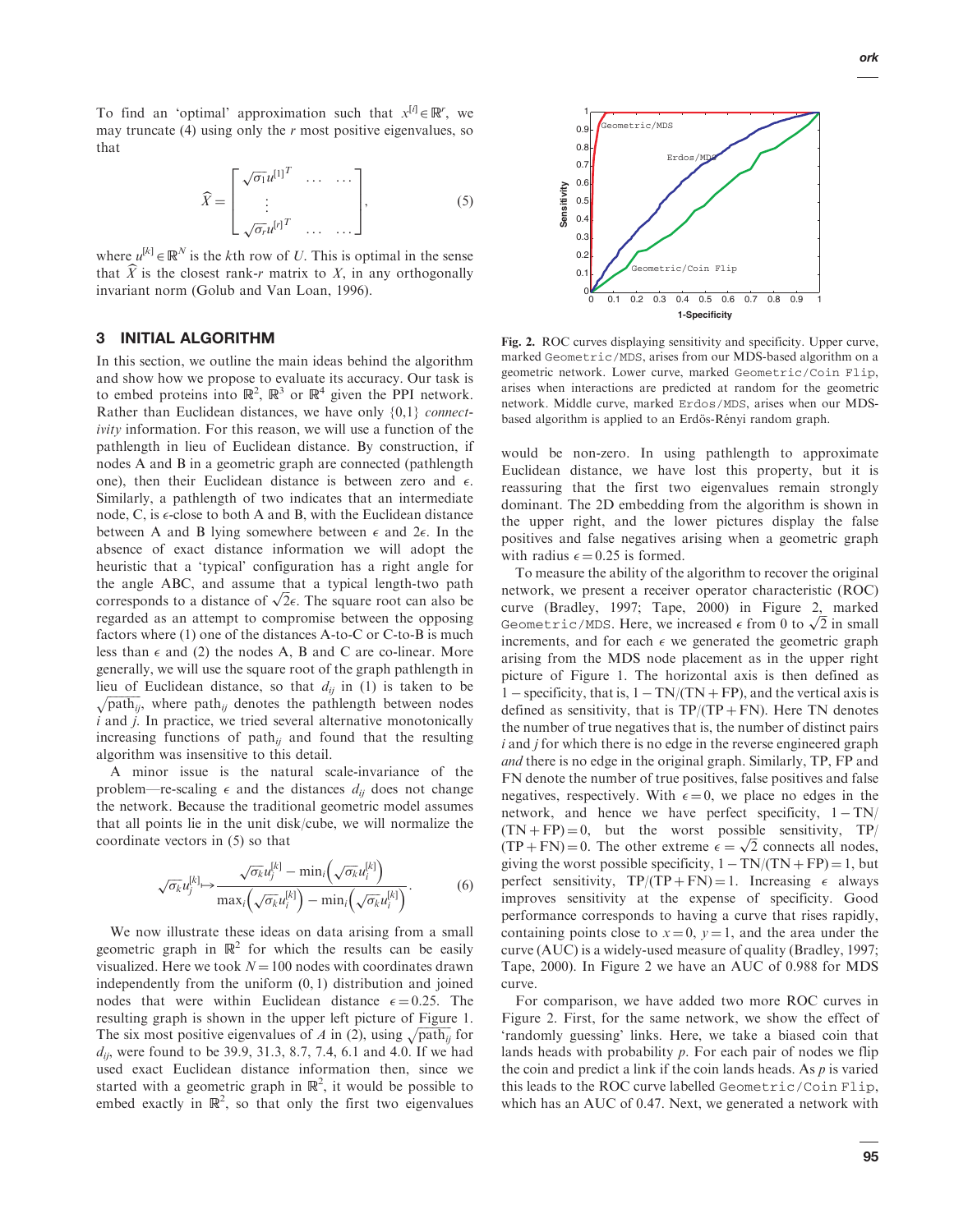100 nodes that did not have an underlying geometric structure. Instead we used an Erdös–Rényi model (Erdös and Rényi, 1959, 1960) as in (Pržulj et al., 2004) where, for each pair of nodes, a link was inserted with independent probability 0.8. Applying our MDS-based algorithm produced the ROC curve labelled Erdos/MDS, which has an AUC of 0.64.

## 4 PRACTICAL ALGORITHM

For PPI networks, where the number of nodes is typically in the thousands, we propose setting

$$
d_{ij} = \begin{cases} \sqrt{\text{path}_{ij}}, & \text{if } \text{path}_{ij} \le K, \\ K_{\text{max}}, & \text{otherwise.} \end{cases} \tag{7}
$$

where K and  $K_{\text{max}}$  are parameters in the algorithm. Here we have introduced a cutoff  $K$  with longer pathlengths rounded to a single value  $K_{\text{max}}$ . Using the cutoff K in (7), rather than computing and recording the pathlength for all pairs, has three main advantages.

- (1) By choosing  $K$  relatively small, the resulting algorithm can exploit sparsity in the original network. This is explained further below.
- (2) The case where the network consists of two or more disconnected components (i.e. some pathlengths are infinite) is conveniently handled.
- (3) The cutoff reflects the fact that for a true geometric graph in the unit cube, there is an upper bound on the maximum Euclidean distance.

We remark that, intuitively, it is clear that accurate information concerning near-neighbours is more important than information concerning distant nodes. In our experiments, we found that the results from the algorithm were not sensitive to the choice of K and  $K_{\text{max}}$ , although, as explained below, the computational benefits can be dramatic.

Repeating the experiment in Figure 1, but with parameters  $K = 4$  and  $K_{\text{max}} = 5$ , gave rise to leading eigenvalues 38.3, 30.1, 10.7, 8.9, 6.2 and 3.8, and an area under the ROC curve of 0.984, showing that retaining level-four path information is adequate in this case. Similar effects were observed more generally, so we used these values in all computations.

We now explain how our distance measure (7) allows sparsity to be exploited. To measure complexity, we assume that the number of connections per protein is fixed, independently of N, and we consider asymptotics as  $N \rightarrow \infty$ . We assume that subspace iteration (Golub and Van Loan, 1996) is used to compute eigenpairs of the matrix  $A$  in (2). The significant computational task is then the formulation of a matrix-vector product; given some  $v \in \mathbb{R}^N$  compute the product Av. By construction the elements  $d_{ij}^2$  in (2) now come from a matrix of the form  $P + K_{\text{max}} \mathbf{11}^T$ , where  $\mathbf{1} \in \mathbb{R}^N$  denotes the vector of 1's, and hence  $\mathbf{11}^T \in \mathbb{R}^{N \times N}$  is the matrix of 1's, and P has values

$$
p_{ij} = \begin{cases} \sqrt{\text{path}_{ij}} - K_{\text{max}}, & \text{if } \text{path}_{ij} \le K, \\ 0, & \text{otherwise.} \end{cases} \tag{8}
$$

Hence,  $p_{ii}$  is non-zero only when there is a path of length  $\leq K$ between proteins  $i$  and  $j$ . In other words,  $P$  has the same sparsity pattern as the Kth power of the adjacency matrix for the network. For a fixed value of  $K$ , this means that  $P$  has the same sparsity as the original network. It then follows that the product Av may be written

$$
Av = -\frac{1}{2} \bigg\{ Pv - \langle v \rangle p_{\text{sum}} + \left( \frac{\alpha}{N} \langle v \rangle - \frac{v^T p}{N} \right) 1 \bigg\},\tag{9}
$$

where  $p_{\text{sum}} \in \mathbb{R}^N$  has  $(p_{\text{sum}})_i = \sum_{j=1}^N p_{ij}$ ,  $\langle v \rangle \in \mathbb{R}$  denotes the average value  $v^T \mathbf{1}/N$  and  $\alpha \in \mathbb{R}$  denotes  $\sum_{i=1}^N \sum_{j=1}^N p_{ij}$ .

It follows that each step of the subspace iteration involves a matrix–vector multiply with a sparse matrix. In our computations, we stopped the iteration when successive eigenvector approximations agreed to within  $10^{-3}$  in Euclidean norm.

Overall, given a protein–protein interaction network, our algorithm may be summarized as:

- (1) Compute the pathlengths up to length  $K$ .
- (2) Compute the first two, three or four most positive eigenvalues of A, and the corresponding eigenvectors.
- (3) Embed the nodes in  $\mathbb{R}^2$ ,  $\mathbb{R}^3$  or  $\mathbb{R}^4$  using (5) and (6).
- (4) Examine the accuracy of the embedding as  $\epsilon$  is varied.

To measure computational cost we note that a sparse matrix– vector multiply  $Av$  is an  $O(N)$  process. Step 1 of the algorithm can be achieved by forming the matrices A,  $A^2$ ,  $A^3$ , ...,  $A^K$ , which has, at most, an  $O(N^2)$  operation count. Step 2 costs  $O(N)$  per iteration of the subspace iteration algorithm. Step 3 is negligible. In Step 4, having generated the protein locations, computing the pairwise distance data  $\{||x^{[i]} - x^{[j]}||_2\}_{i \neq j}$ , so that choices for  $\epsilon$  can be tested, is an  $O(N^2)$  task.

## 5 DATA AND RESULTS

#### 5.1 PPI networks

Using high-throughput techniques such as Y2H (Ito et al., 2000; Uetz et al., 2000), TAP (Gavin et al., 2002) and HMS-PCI (Ho et al., 2002), a significant amount of experimental PPI data has been generated. Our algorithm has been applied to 19 PPI networks of four eucaryotic organisms: yeast Saccharomyces cerevisiae, fruitfly Drosophila melanogaster, nematode worm Caenorhabditis elegans and human. We used nine yeast, one fruitfly, three worm and six human PPI networks obtained from different studies that used different PPI detection techniques, as well as from curated databases (described below).

The high-confidence part of the yeast PPI network described by (von Mering et al., 2002) is henceforth denoted by 'YHC'. This dataset is discussed in more detail in the next subsection. We denote by 'Y11K' the yeast PPI network defined by the top 11 000 interactions in the (von Mering et al., 2002) classification. 'YIC' denotes the 'core' yeast PPI network from (Ito et al., 2000) Y2H study. We denote by 'YIP' the entire yeast PPI network from (Ito et al., 2000). 'YU' stands for yeast PPI network from (Ito et al., 2000). Y2H study. 'YICU' is the union of yeast PPI networks from Ito et al. (2000) and Uetz et al. (2000). We denote by 'YD' the yeast PPI network obtained from the database of interacting proteins (DIP) (Xenarios et al., 2000). 'YK' is the yeast PPI network from (Krogan et al., 2006)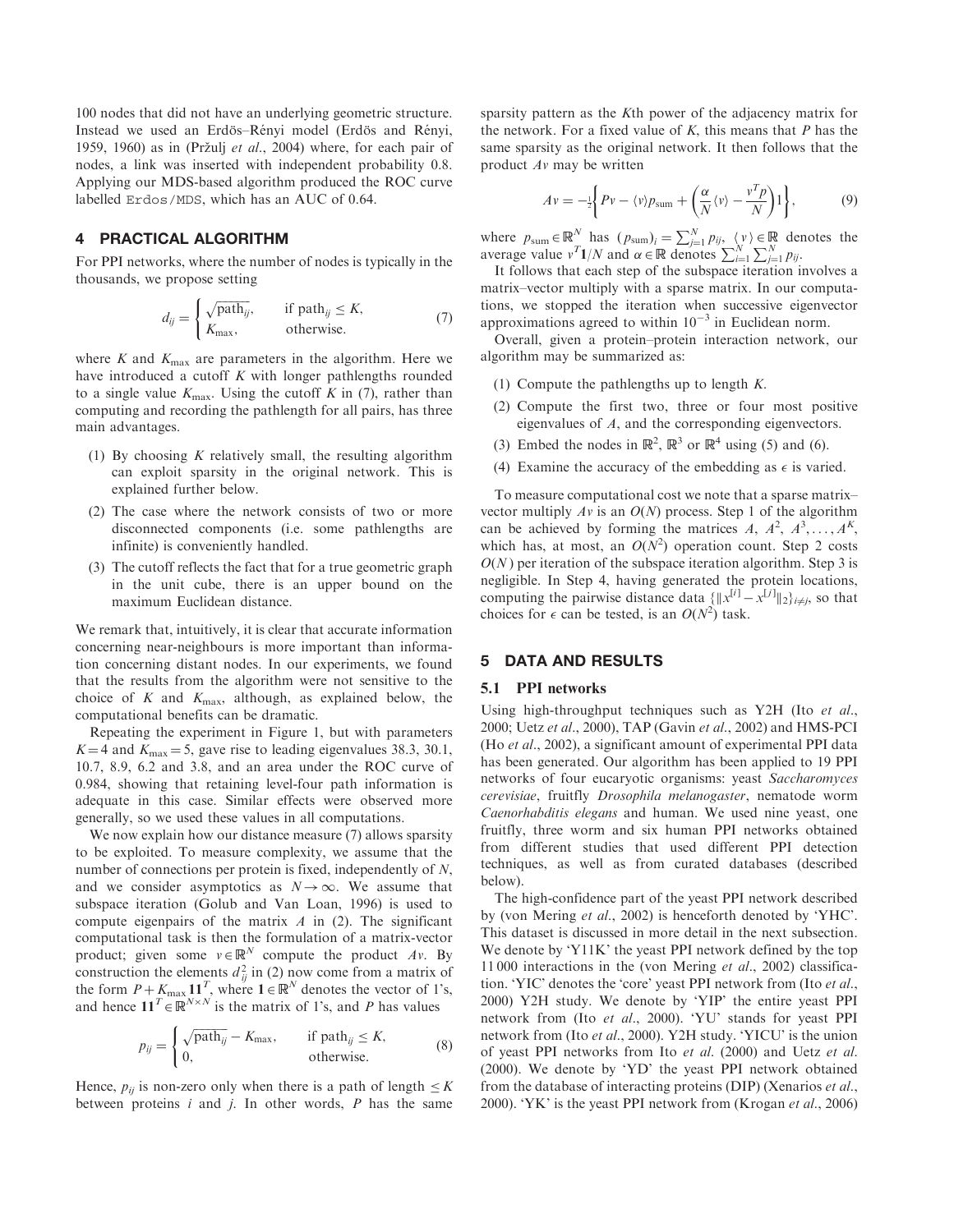obtained by TAP and matrix-assisted laser desorption/ionization-time of flight mass spectrometry and liquid chromatography tandem mass spectrometry. 'YM' is the yeast PPI network from MIPS (Mewes et al., 2002). 'FH' is the high-confidence part of the fruitfly PPI network from (Giot et al., 2003) in which a two-hybrid-based protein-interaction map of the fly proteome has been presented.

'WE' is the entire worm PPI network published by Li et al., (2004), where more than 4000 interactions were identified from Y2H screens, and 'WC' denotes the 'core' part of the worm PPI network also from (Li et al., 2004). By 'WS' we denote the worm PPI network from (Zhong and Sternberg, 2006), where prediction techniques have been used to generate this PPI network, consisting of 18 183 interactions.

The human PPI network from (Stelzl et al., 2005), obtained by Y2H screens, which contains high- medium- and lowconfidence data is denoted by 'HSL', its part that contains only high- and medium-confidence data 'HSM', and only highconfidence interaction from this study by 'HSH'. 'HR' is the human PPI network from (Rual et al., 2005), also obtained by Y2H screens. By 'HH' we denote the human PPI network from the human protein reference database (HPRD) (Peri et al., 2004). We denote by 'HM' the human PPI network from MINT (Zanzoni et al., 2002).

#### 5.2 Results

Using the algorithm described in section 4, we embedded these networks in 2D, 3D and 4D space. The resulting areas under the ROC curves are shown in Figure 3. One striking feature is that using only two dimensions typically gives results that are as good as the cases where dimension three or four is used. Of the 19 PPI networks, all but the YM 2D case produce an area under the ROC curve  $> 0.6$ , and 11 networks have areas under the ROC curves above 0.75. Note that some of the human PPI networks (Rual et al., 2005; Stelzl et al., 2005) that we analysed come from the first Y2H studies of the human interactome and thus are considered to be of low confidence ('HR', 'HSL', 'HSM', and 'HSH' in Figure 3). We expect that low areas under the ROC curve for these networks are due to the noise present in them. Human PPI networks from curated databases MINT and HPRD are of higher confidence than the PPI networks from Y2H studies resulting in high areas under the ROC curve (see 'HM' and 'HH' in Figure 3).

### 5.3 Further tests

5.3.1 High-confidence data Yeast S.Cerevisiae is an organism important for research in human biology. Von Mering et al., (2002) performed a systematic synthesis and evaluation of PPIs obtained using the main high-throughput PPI detection methods for yeast. They integrated 78 390 interactions between 5321 yeast proteins, out of which 2455 are identified by more than one PPI detection method (von Mering et al., 2002). This high-confidence PPI network, which has 2455 interactions amongst 988 proteins, appears as YHC in Figure 3. The actual areas under the ROC curve are 0.892, 0.893, 0.896 for embedding into 2D, 3D and 4D space, respectively. This represents a very good match to the geometric model and,

**1 0.95**  $\Delta$ **dim=2 0.9 dim=3 dim=4 0.85 0.8**  $\lambda$ **0.75 0.7 0.65**  $\mathbf{0}$ **0.55 0.5 YU YICUYIC YIP YHCY11K YK YD YM FH WS WC WE HR HSHHSMHSL HM HH**

**Area under the ROC curve for PPI networks**

Fig. 3. Values of the areas under the ROC curve arising from embedding nine yeast, one fruitfly, three worm, and six human PPI networks into 2D, 3D and 4D Euclidean space.

reassuringly, it is the best over all the datasets. Hence, in our further investigations we will focus on this YHC data.

5.3.2 Geometric structure in other random network models Modelling real-world networks by various types of random graphs began with the work of Erdös and Rényi. One classical random graph model connects nodes uniformly at random with some fixed probability (Erdös and Rényi, 1959, 1960). This simple model does not describe many important properties of real-world networks such as degree distribution and clustering coefficients. Efforts to improve the applicability of these networks produced generalized random graphs (Bender and Canfield, 1978) in which the edges are chosen at random as in Erdös–Rényi graphs, but the degree distribution matches the degree distribution of the real network. Attempts to further improve global properties of the real-world networks led to numerous types of models such as small-world (Watts and Strogatz, 1998) and *scale-free* (Barabási and Albert, 1999; Simon, 1955) networks. Other models have been constructed with the idea of simulating some biological and topological properties of real biological networks, e.g. stickiness model (Pržulj and Higham, 2006).

In Figure 4 we present the results of an experiment to measure the extent to which several random graph models can produce a geometric structure. Here, seven types of random networks have been generated corresponding to, i.e. having the same number of nodes and edges as, the dataset YHC: Erdös-Rényi random graphs (denoted by 'ER'), random graphs with the same degree distribution as the data (denoted by 'ER-DD'), 2D geometric random graphs ('GEO-2D'), 3D geometric random graphs ('GEO-3D'), 4D geometric random graphs ('GEO-4D'), scale-free Barabasi–Albert model graphs ('SF') and stickiness model graphs ('STICKY'). Note that 'ER-DD', 'SF', and 'STICKY' are three different types of scale-free networks. For each type, 30 networks have been generated, embedded in 2D, 3D and 4D space, and the area under the ROC curve has been computed. Results are also shown for networks obtained from randomly rewiring 10% ('G-10P'), 20% ('G-20P'), and 30% ('G-30P') of edges in a 3D geometric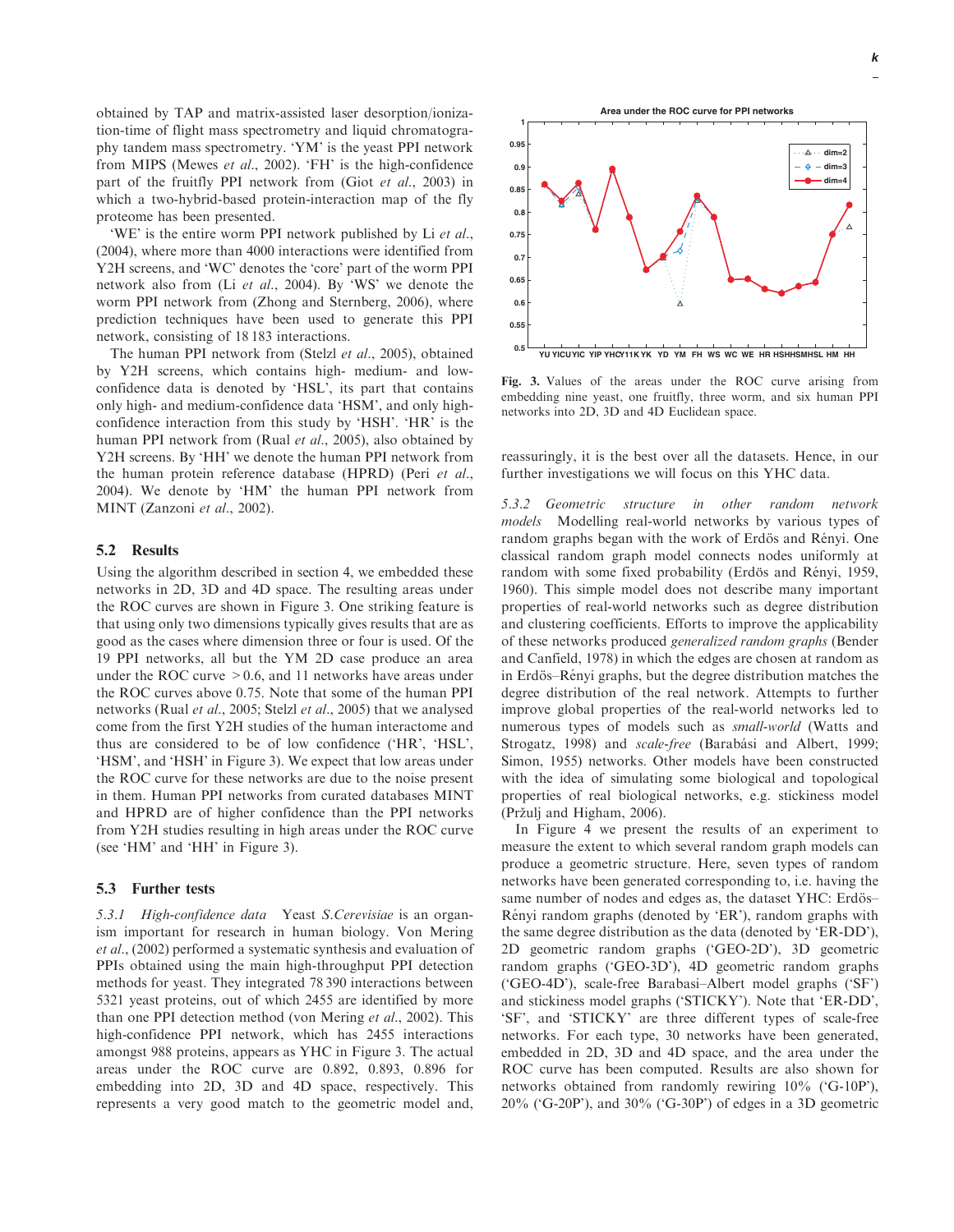

Fig. 4. Means and SDs of the areas under the ROC curve arising from embedding seven types of random networks and three types of rewired geometric random networks (which are used to simulate the noise present in the real data) into 2D, 3D and 4D Euclidean space.

random graph, in an attempt to account for false positives and false negatives (further details in Section 5.3.3). The mean and the SD for AUC of these networks are shown in Figure 4, and we see that the algorithm clearly distinguishes between geometric and non-geometric models including scale-free networks. In other words, even allowing for noise in the data, the lack of geometric structure in the other models is apparent.

5.3.3 Robustness of our approach Unfortunately, noise is inherent in all current PPI networks (Mrowka et al., 2001). On one hand, PPI datasets contain a large percentage of false positive interactions. One example is when proteins interact indirectly, i.e. through mediation of one or more molecules, but this is recorded as a direct physical interaction by the experimental method. On the other hand, imperfect experimental methods lead to false negative interactions. Different biochemical techniques produce different sets of false positives and negatives. Thus, trying to find high-confidence PPI networks by overlapping multiple datasets may result in discarding many real interactions.

Since the PPI networks are thought to contain a large percentage of false negatives and a large percentage of false positives, we tested with simulated noise. From Figure 4, we see that for randomly generated GEO-3D graphs the embedding into 3D space is excellent. At the right in Figure 4 we show the effect of rewiring 10%, 20% and 30% of the edges in these GEO-3D graphs. The resulting networks are denoted by G-10P, G-20P and G-30P, respectively. We generated 30 networks of each type (corresponding to the percentages of rewired edges), embedded them in 2D, 3D and 4D space, and computed the areas under the ROC curve. The mean area under the ROC curve for the 10% rewired GEO-3D networks are: 0.811, 0.875 and 0.918, corresponding to 2D, 3D and 4D embeddings, respectively.

In Figure 5, ROC curves corresponding to embeddings into 3D Euclidean space of the high-confidence yeast PPI network (denoted by YHC) and the model networks ER, ER-DD, GEO-3D and SF generated with the same number of nodes and



Fig. 5. ROC curves corresponding to embedding of four random networks (ER, ER-DD, GEO-3D and SF), one rewired network (GEO-3D-10%) and the high confidence yeast PPI network (YHC) into 3D Euclidean space.

edges as the YHC network, are presented in the same graph for comparison. Also, we included one GEO-3D network with 10% rewired edges (denoted by GEO-3D-10%). We see low areas under ROC curves for random (ER) and scale-free (ER-DD and SF) network types. We also see that the YHC– ROC curve is consistent with that of a noisy geometric network. So, overall, from the ROC curve perspective, any departure from geometric structure in the PPI network can be explained by the inherent noise.

## 6 DISCUSSION

It has already been established that the random geometric graph model gives an excellent fit for various global and local measures of PPI networks such as pathlengths, clustering coefficients, relative graphlet frequencies (Pržulj et al., 2004), and graphlet degree distributions (Pržulj, 2006). The main idea of this work is to test directly whether PPI networks are geometric by embedding them into a low-dimensional Euclidean space. We developed an algorithm that takes PPI network data and attempts to recover the geometric network structure, using specificity and sensitivity measures to quantify the results. The algorithm was demonstrated to work well on artificially constructed geometric random networks, even in the presence of noise. We applied the algorithm to the 19 PPI networks of various organisms (yeast, fruitfly, worm and human) and seven types of random network models including three types of scale-free networks. Also, we compared these results with the results of rewired geometric networks, where rewiring simulates the noise that is present in the real PPI network data. The results we obtained in this work yield support to the hypothesis that the structure of PPI networks is consistent with the structure of a noisy geometric random graph. The fact that the algorithm produced a better fit on high-confidence PPI data suggests that the algorithm could be